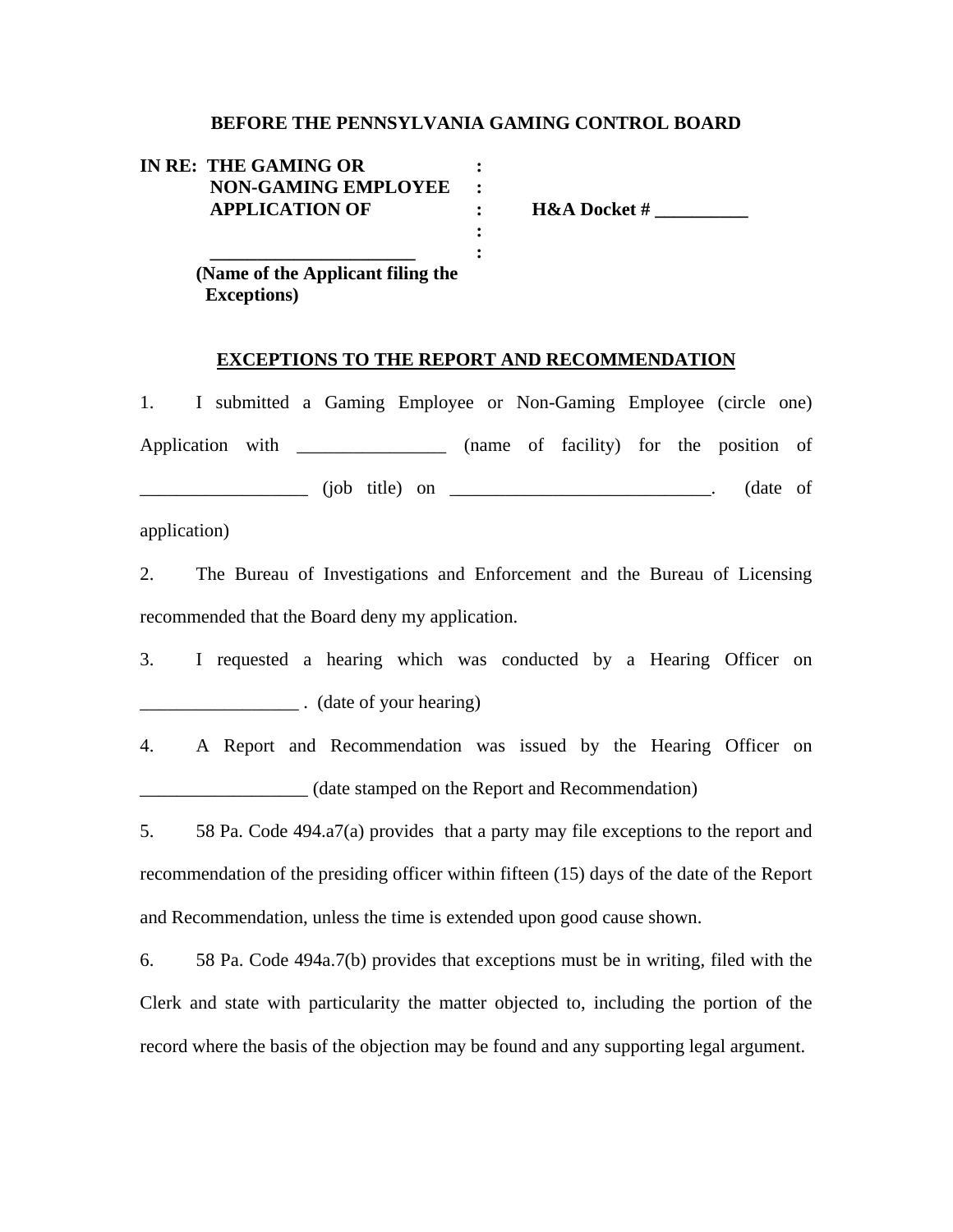7. I am filing the following Exception(s) and state the following in support of those

Exception(s):

**(STATE THE REASONS WHY YOU OBJECT TO THE HEARING OFFICER'S REPORT AND RECOMMENDATION, INCLUDING THE SECTION(S) OF THE REPORT AND RECOMMENDATION YOU OBJECT TO SPECIFICALLY AND ANY LEGAL ARGUMENT YOU MAY HAVE IN SUPPORT OF YOUR OBJECTION(S)).** 

| A.        | <u> 2000 - Jan Barnett, fransk politik (d. 1888)</u>                                                                 |  |  |
|-----------|----------------------------------------------------------------------------------------------------------------------|--|--|
|           |                                                                                                                      |  |  |
|           |                                                                                                                      |  |  |
|           |                                                                                                                      |  |  |
|           |                                                                                                                      |  |  |
| <b>B.</b> | <u> 1989 - Johann John Stone, markin film yn y brenin y brenin y brenin y brenin y brenin y brenin y brenin y br</u> |  |  |
|           |                                                                                                                      |  |  |
|           |                                                                                                                      |  |  |
|           |                                                                                                                      |  |  |
|           |                                                                                                                      |  |  |
|           |                                                                                                                      |  |  |
| C.        |                                                                                                                      |  |  |
|           |                                                                                                                      |  |  |
|           |                                                                                                                      |  |  |
|           |                                                                                                                      |  |  |
|           |                                                                                                                      |  |  |

## **(ADDITIONAL PAGES MAY BE ATTACHED IF NECESSARY)**

WHEREFORE, I request that the Board:

 1. Conduct a document hearing within 30 days in accordance with 58 Pa. Code 494a.7(e);

2. Reverse the decision of the Hearing Officer in whole or in part;